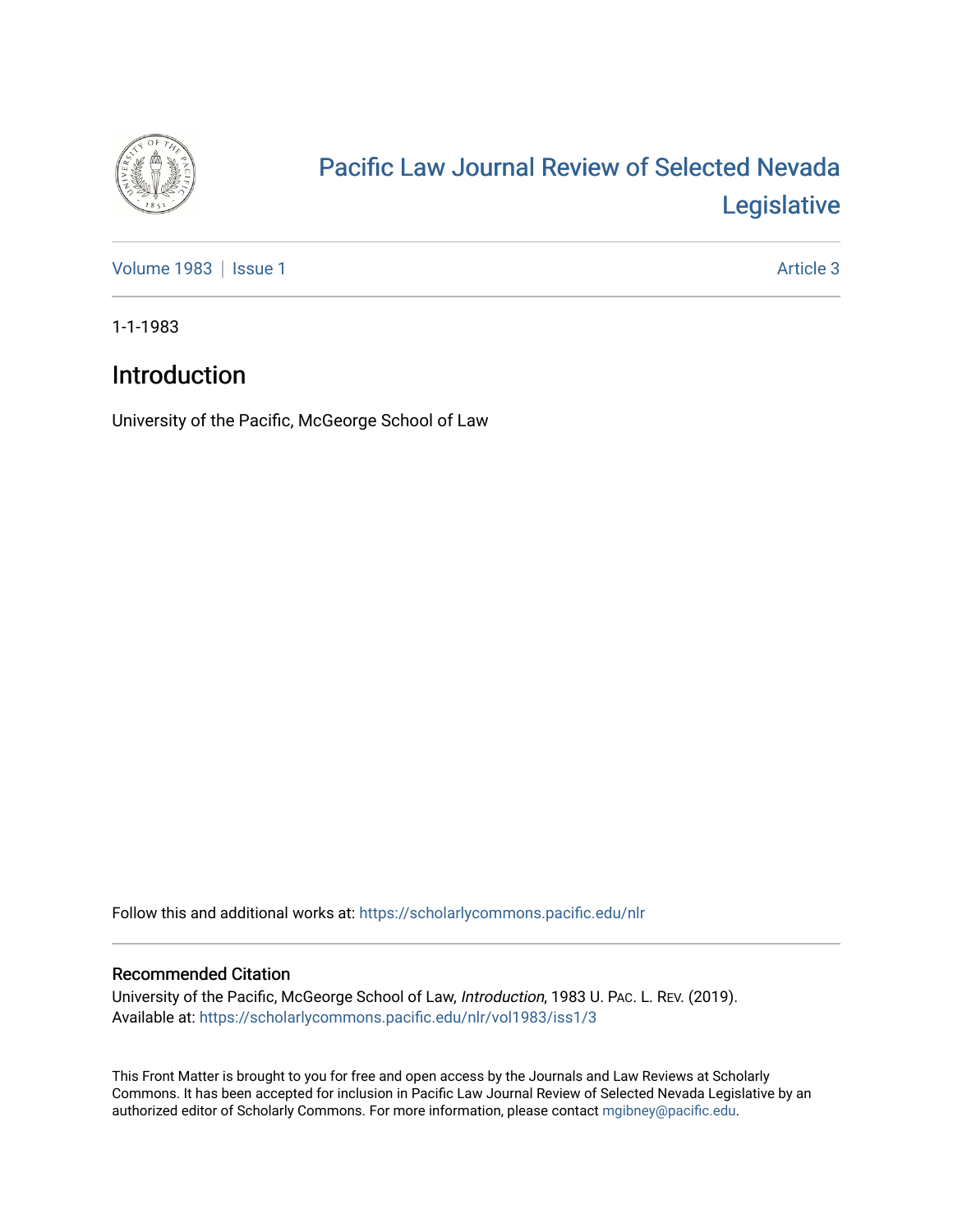## **Introduction**

The editors and staff of the *Pacific Law Journal* are proud to present the Review of Selected Nevada Legislation. The Legislative Review provides analyses of significant legislation by comparing prior, existing, and new law in a manner that highlights the changes made and the practical effects of those changes. In selecting legislation for the Review, the following three criteria are used: (1) whether the bill will affect the practicing bar or judiciary; (2) whether the bill will affect the work of a legal specialist; or (3) whether the bill will interest the attorney as a community leader.

Throughout the Review various terms are used on a consistent basis. Specifically, the use of the term "prior law" refers to law that was effective before the passage of the 1983 legislation and that is no longer in effect after the passage of the new legislation. "Existing law" refers to law that was in effect before the passage of the 1983 legislation, and remains the law after the passage of the new legislation. Each bill begins with a description of the topic area, a listing of N.R.S. sections affected by the bill, the bill and chapter numbers, and the author of the bill. Unless otherwise specified, the effective date of the legislation is July 1, 1983. When constitutional issues, pcints of practical interest, or problem areas warrant further discussion, a comment is included to provide a broader insight into the legislation. To facilitate access to specific N.R.S. sections of interest, a table of sections affected by bills analyzed in this review is provided at the end of this issue.

Completion of the Legislative Review requires the combined efforts of various individuals involved with the *Pacific Law Journal*. Primary among those people are the members of the Legislative Review Staff. Their dedicated and skillful involvement throughout every aspect of the Review has enabled the *Pacific Law Journal* to present to the members of the Nevada bar a quality research tool.

*Selected 1983 Nevada Legislation*